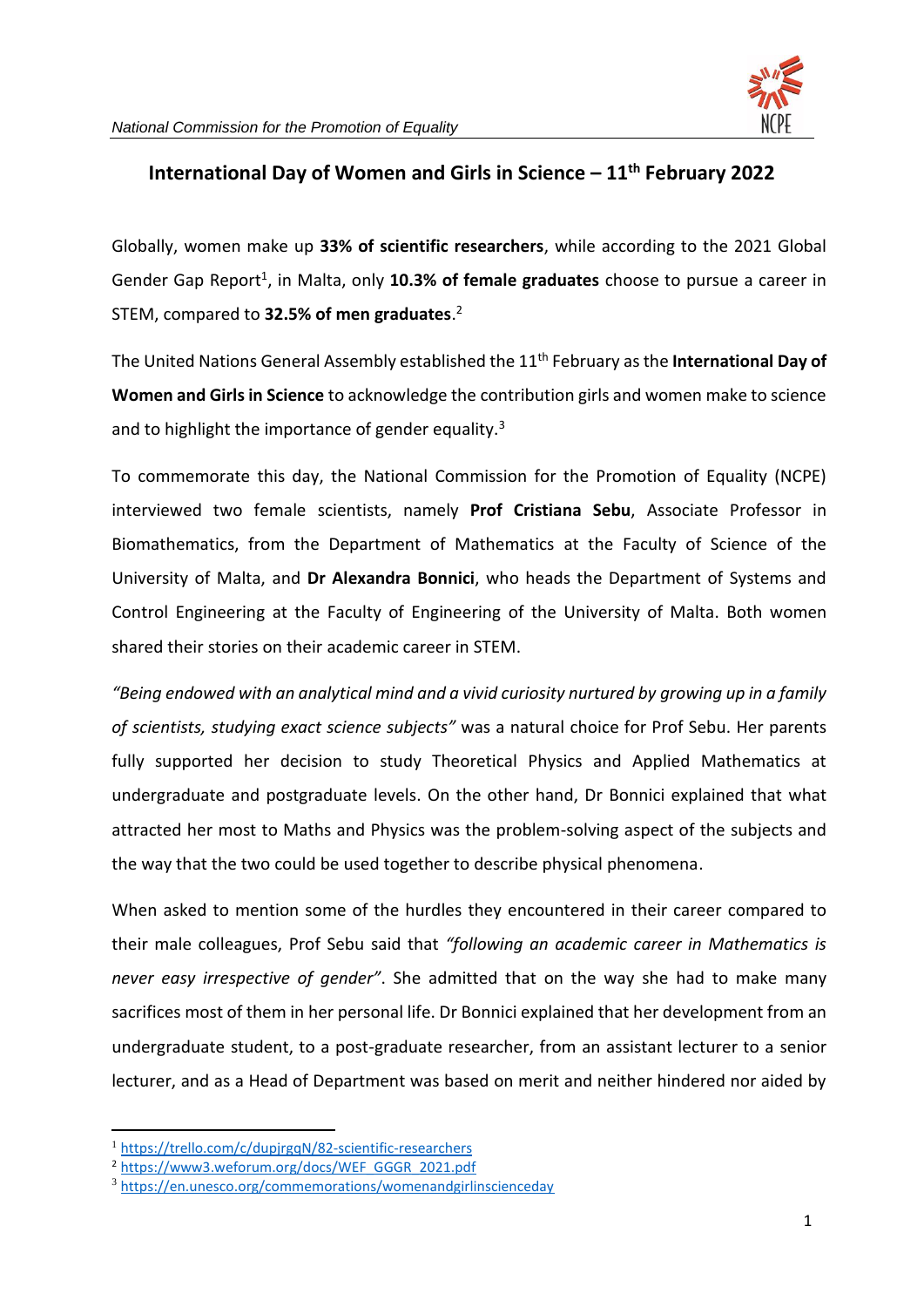

## *National Commission for the Promotion of Equality*

her gender. Nevertheless, she recalled instances when she felt out of place since she was always outnumbered by male colleagues. *"I felt this, in particular, during a summer internship when I and another student were the first two females the company had ever employed in a technical capacity. As a student, I used to feel this awkwardness more than I do today - I think confidence in being able to hold my own as well as better balance in numbers helps to make things easier."*

More needs to be done to encourage more girls to study science and become the next generation of female scientists. Parents/guardians are the primary source of influence when it comes to career choices, followed by educators. Additionally, Prof Sebu stressed that the *"the mentality of the society as a whole has to change"*, and more public and private resources must be invested in research development and innovation, and promotion campaigns.

Dr Bonnici reiterated that when talking to girls about pursuing careers in science, the focus should not be on how to overcome hurdles, as this *"may give the impression that pursuing a career in science is particularly hard for women."* Although women are under-represented in some science areas, the number of women entering STEM careers is increasing. *"So, while it is good to talk about hurdles, it is also important to not let these frighten or dampen the enthusiasm of students."*

Furthermore, role models have considerable potential for influencing girls to choose STEM careers. Prof Sebu emphasized that *"female role models should be promoted alongside male role models and be presented in a very realistic manner without being raised on high pedestals impossible to reach for others."* Otherwise, *"there is the danger that these female role models could be perceived as exceptions leading unusual lives emphasizing even more the existent gender gap."* Both scientists highlighted that true role models are people we can relate to directly through common experiences and life stories such as family members or educators. "*By normalising the fact that women have an active role in science, girls can start having female as well as male scientists to aspire to,"* argued Dr Bonnici.

Their advice to girls who aspire to become scientists or researchers is to follow their dreams and aspirations no matter how hard the journey might seem. Dr Bonnici added that any student